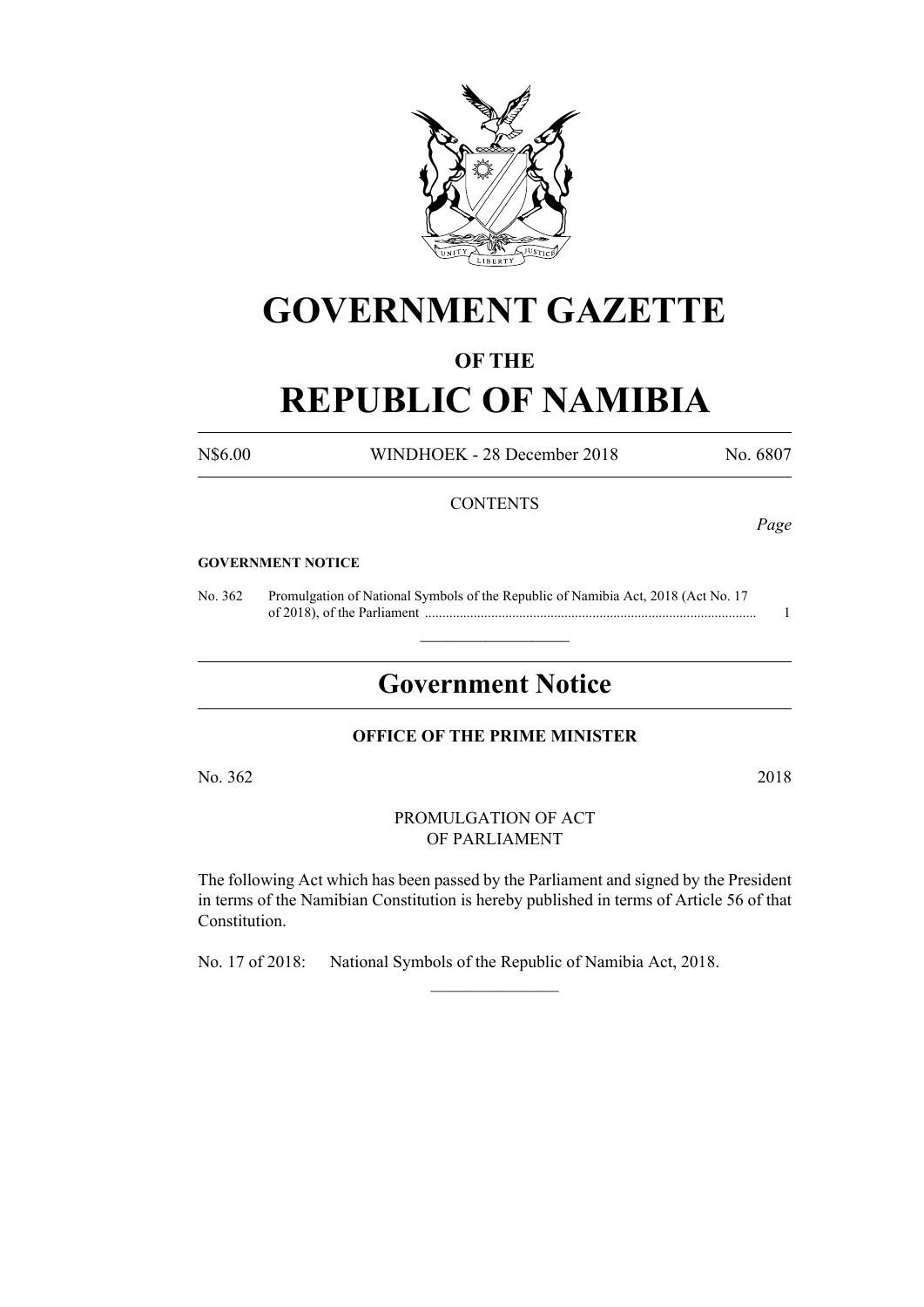# **ACT**

**To determine the national coat of arms, national anthem, national seal and presidential standard for the Republic of Namibia and for the use thereof; to determine the use of the national flag; and to provide for incidental matters.**

*(Signed by the President on 21 December 2018)*

## ARRANGEMENT OF SECTIONS

- 1. Definitions
- 2. National Coat of Arms
- 3. National Anthem
- 4. National Seal
- 5. Presidential Standard
- 6. Use and display of National Symbols
- 7. Regulations
- 8. Repeal of laws
- 9. Short title

| Schedule 1: | <b>National Coat of Arms</b> |
|-------------|------------------------------|
| Schedule 2: | <b>National Anthem</b>       |
| Schedule 3: | <b>National Seal</b>         |
| Schedule 4: | <b>Presidential Standard</b> |

**BE IT ENACTED** as passed by the Parliament, and assented to by the President, of the Republic of Namibia as follows -

#### **Definitions**

**1.** In this Act, unless the context otherwise indicates -

"Coat of Arms" means the National Coat of Arms of the Republic of Namibia referred to in Article 2(2) of the Namibian Constitution;

"flag" means the National Flag or the Presidential Standard;

"fly" means to hoist the National Flag or the Presidential Standard upon a flag pole or mount a flag upon a vehicle, either at the peak of the pole at half-staff or half-mast;

"government" means the offices, ministries and agencies of the Republic of Namibia established by Public Service Act, 1995 (Act No. 13 of 1995) or an authority that exercises its powers pursuant to any law, and includes the Namibian Defence Force, Namibian Police Force, Namibian Intelligence Service and Namibian Correctional Service;

"Minister" means the Minister responsible for justice;

"National Anthem" means the national anthem of the Republic of Namibia referred to in Article 2(2) of the Namibian Constitution and section 3;

"National Flag" means the national flag referred to in Article 2(1) and Schedule 6 of the Namibian Constitution;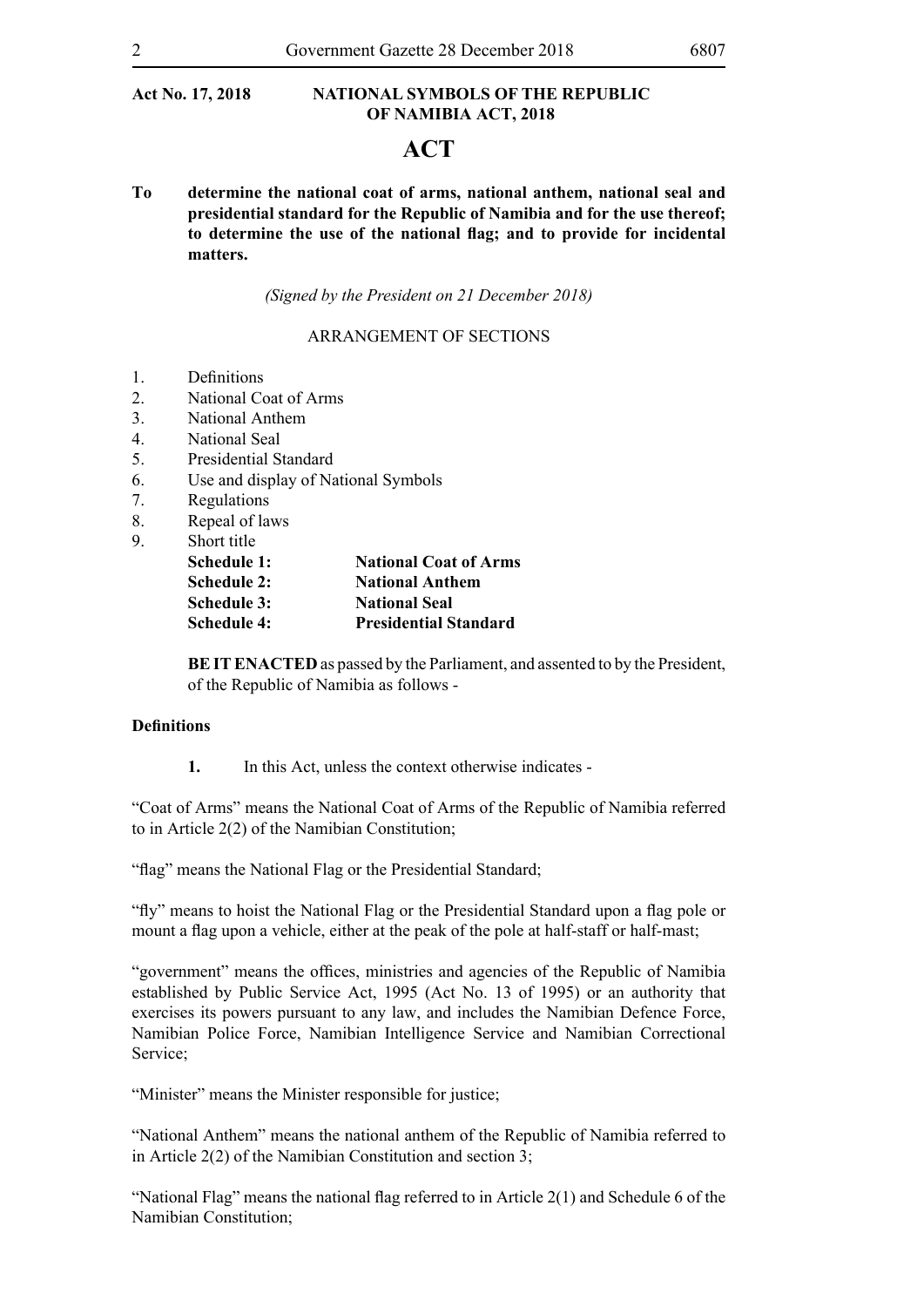"National Seal" means the national seal of the Republic of Namibia referred to in Article 2(2) and (3) of the Namibian Constitution and section 4;

"National Symbols" means the national flag, coat of arms, national anthem, national seal and the presidential standard referred to in section 5(1); and

"Presidential Standard" means the heraldic flag containing the coat of arms for use by the President and described in section 5.

# **National Coat of Arms**

**2.** (1) The National Coat of Arms of the Republic of Namibia must be as described in Part A of Schedule 1 and depicted in the graphic representation set out in Part B of that Schedule.

 (2) The National Coat of Arms must be used on all official correspondences of the Government of Republic of Namibia.

(3) The President may, by proclamation in the *Gazette*, permit any government office to use insignia other than the Coat of Arms upon official correspondences, or in conjunction with the Coat of Arms.

# **National Anthem**

**3.** (1) The National Anthem of the Republic of Namibia consists of the lyrics set out in Part A of Schedule 2 and the melody, music and lyrics set out in Part B of Schedule 2 as composed and written by Axali Doëseb.

(2) The title of the National Anthem is, "Namibia Land of the Brave".

(3) The melody, music and lyrics of the National Anthem are declared to be in the public domain.

# **National Seal**

**4.** The National Seal consists of the elements set out in Article 2(3)(a) of the Namibian Constitution and must be as -

- (a) described in Part A of Schedule 3; and
- (b) depicted in the graphic representation set out in Part B of Schedule 3.

#### **Presidential Standard**

- **5.** (1) The Presidential Standard is as -
- (a) described in Part A of Schedule 4; and
- (b) depicted in the graphic representation set out in Part B of Schedule 4.

(2) The Presidential Standard or a decal of that standard must be reserved for exclusive use by the President and must be -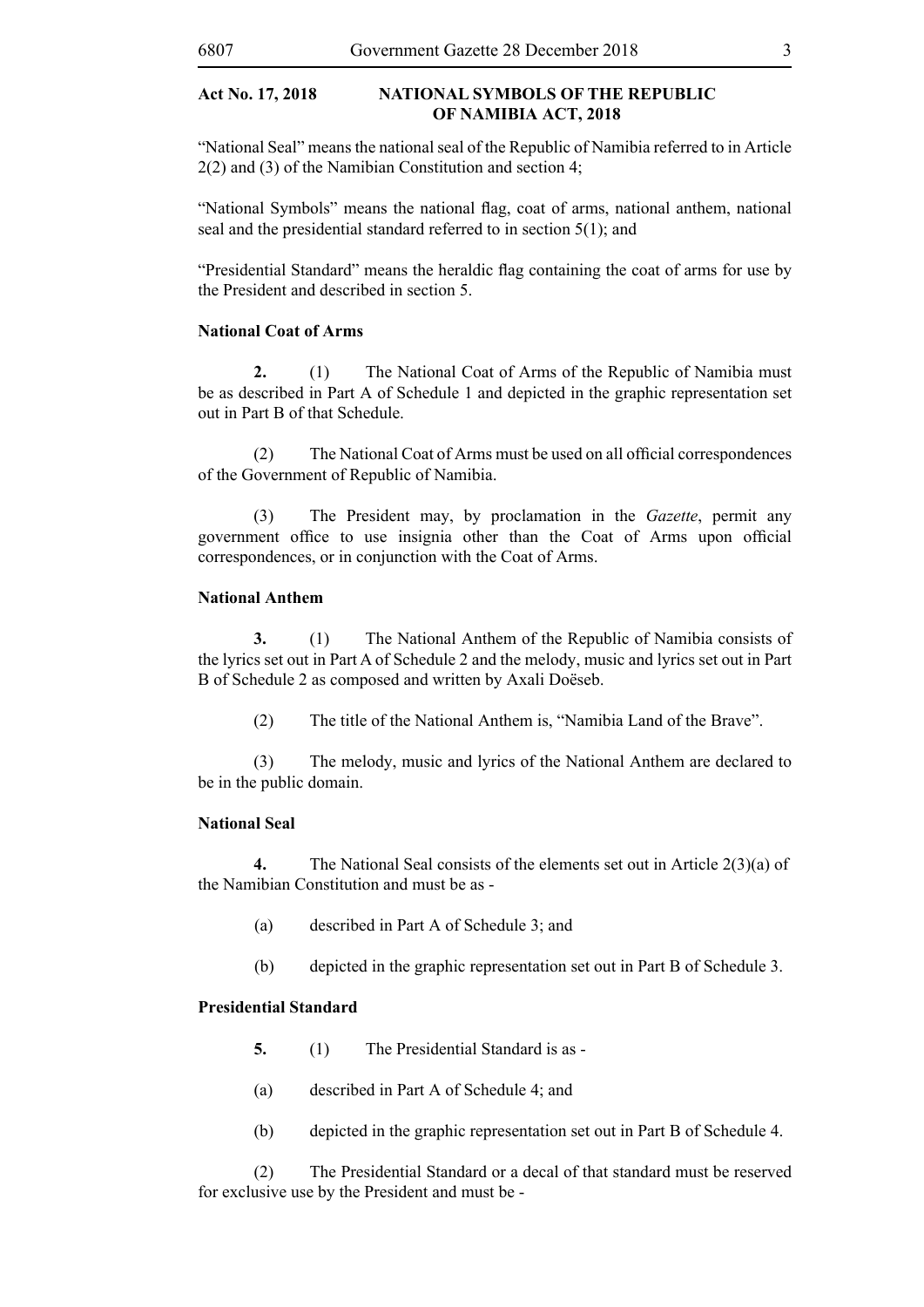- (a) flown at any residence where the President resides or upon presidential vehicles or ships; or
- (b) printed or imposed on aircraft and other modes of transport wherein the President is being transported.

# **Use and display of National Symbols**

**6.** (1) The National Flag must be raised at sunrise and lowered at sunset.

(2) When the National Flag is flown with another flag or flags, of international bodies or other national flags, the National Flag must be flown on separate staffs, and must be hoisted first and lowered last.

(3) The National Flag must be displayed in buildings or raised in the open in front of the buildings of government offices and public enterprises as defined in section 1 of the Public Enterprises Governance Act, 2006 (Act No. 2 of 2006).

(4) The National Flag and Coat of Arms, in full or portions thereof, may be incorporated into any heraldic symbol, device, item or identification, authority or sign of dignity, coat of arms, seal, badge, logo, emblem, patches, banners, awards, citations, orders, decorations or insignia of any uniformed force or component of a government office or an agency of government established by law.

(5) A government office referred to in subsection (4) must submit an application for approval by the President, by proclamation in the *Gazette*, any heraldic symbol, device, item or identification, authority or sign of dignity, coat of arms, seal, badge, logo, emblem, patches, banners, awards, citations, orders, decorations or insignia which incorporates any portion of the National Flag and Coat of Arms.

(6) A person may not, without the prior written approval of the President or a person designated by the President for such purpose, use or display a National Symbol or any depiction so closely resembling a National Symbol, in a manner likely to cause confusion in connection with any trade, business, profession or occupation or in connection with any mark or description applied by him or her or in relation to, goods made, produced or sold by such person.

(7) In granting approval under subsection (6) the President, or person designated by him or her, may impose conditions as he or she may consider fit.

(8) The Presidential Standard must be reserved for the exclusive use of the President and may not fly at half-mast.

- (9) A person who -
- (a) contravenes the provisions of subsection (6);
- (b) commits an act, with intent to deceive or which act displays contempt, whether by words, either spoken or written, in relation to a National Symbol or which is likely to hold a National Symbol to ridicule,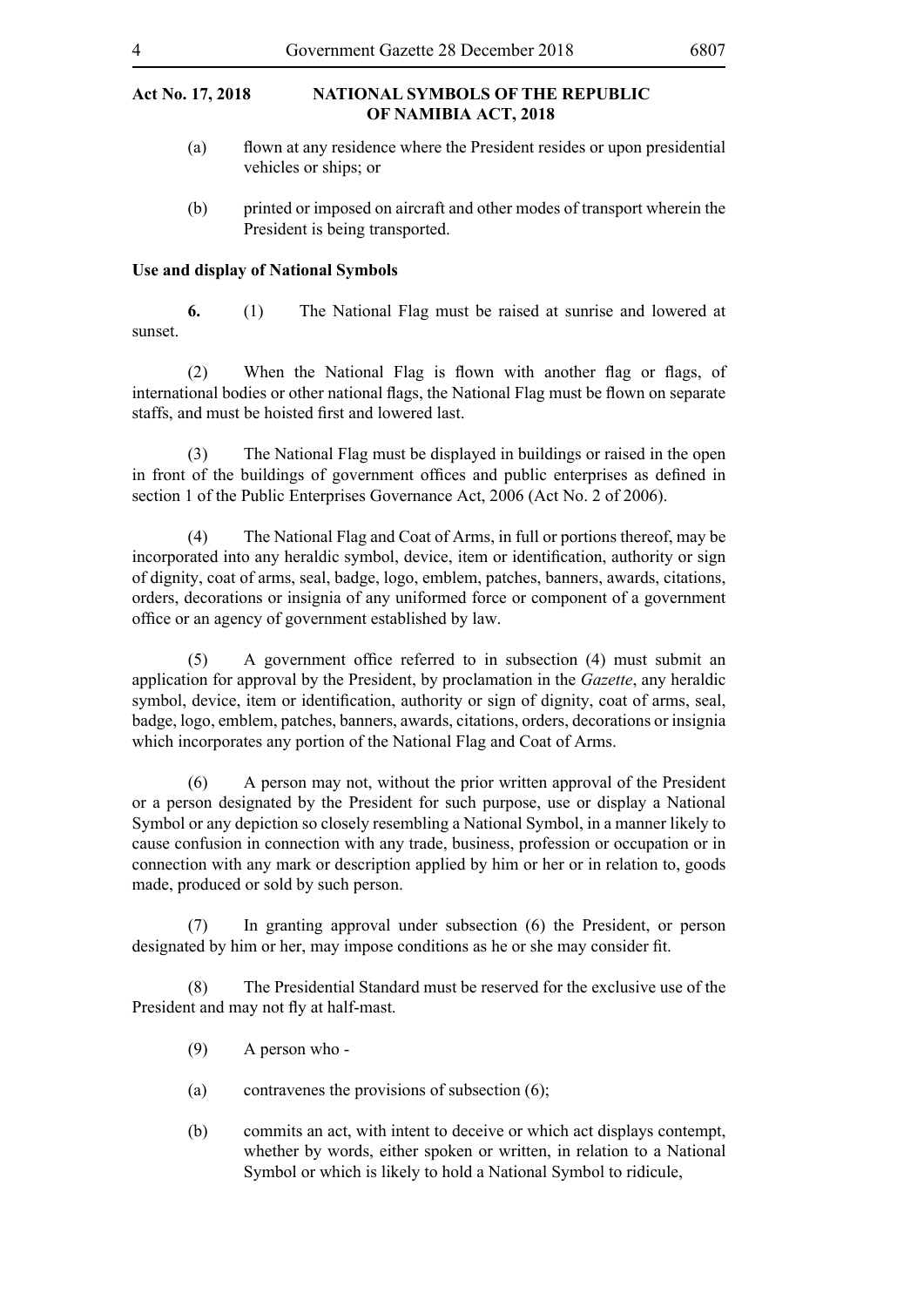commits an offence and on conviction liable to a fine not exceeding N\$50 000 or to imprisonment for a period not exceeding five years or to both such fine and such imprisonment.

(10) A court which convicts a person under subsection (9) may, in addition to the imposition of any sentence under that subsection order the confiscation by the State, of all or any part of the goods in respect of which the offence was committed.

# **Regulations**

- **7.** (1) The Minister may make regulations -
- (a) in relation to the flying of the National Flag, its orientation and its display with other flags;
- (b) in relation to flag poles, how the National Flag must be flown in times of peace, in times of war or when there are visiting Heads of State from other countries;
- (c) in relation to how long the National Flag will be flown at half mast during periods when national mourning has been declared by the President in terms of any law;
- (d) relating to the use of the National Flag to cover the caskets of a person in respect of whom a period of mourning is declared;
- (e) in relation to any pledge of allegiance, the content of the pledge, how it will be recited and where it must be recited; and
- (f) in relation to, and for the purposes of determining, the use of any other National Symbol.

(2) A regulation made under this section may provide for the creation of offences and for penalties on contravention of, or failure to comply with, a fine not exceeding N\$20 000 or imprisonment for a period not exceeding two years or both such fine and such imprisonment.

# **Repeal of laws**

**8.** The National Coat of Arms of the Republic of Namibia Act, 1990 (Act No. 1 of 1990) and the National Anthem of the Republic of Namibia Act, 1991 (Act No. 20 of 1991) are repealed.

# **Short title**

**9.** This Act is called the National Symbols of the Republic of Namibia Act, 2018*.*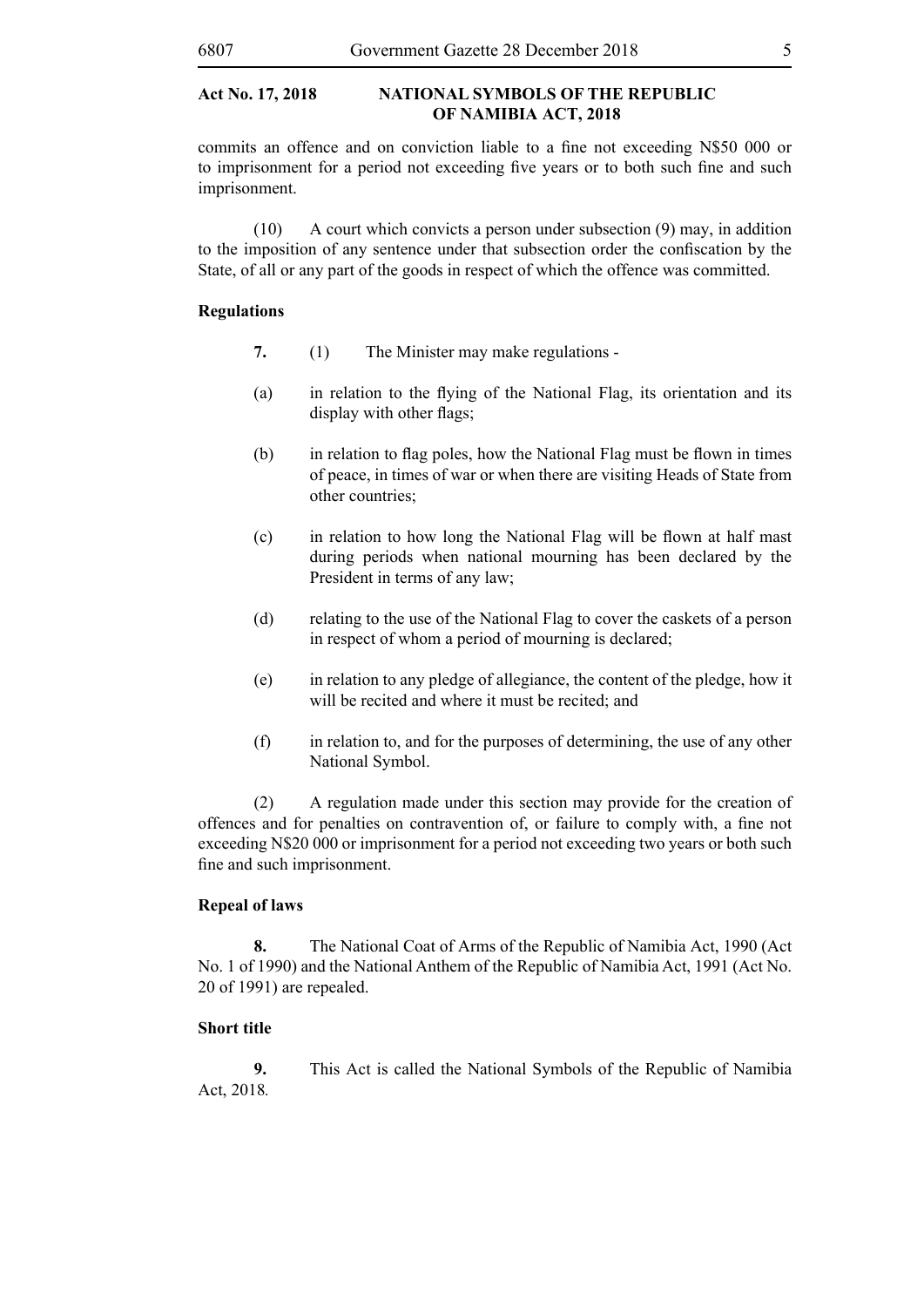# **SCHEDULE 1**

#### PART A NATIONAL COAT OF ARMS

- Arms: Tierced per bend sinister fimbriated Argent; Azure, Gules and Vert; a bend sinister Gules, and in dexter chief a sun with twelve triangular rays Or, charged with an annulet Azure.
- Torse: A traditional head-ring Vert charged with six lozenges conjoined Or.
- Crest: African Fish Eagle (*Haliaeetus vocifer*) rising, head bowed above dexter chief with beak pointed between first and second lozenges in Torse, wings elevated and displayed Épandre, feet to ground, proper.
- Supporters: Two *Oryx gazelle* forcené either side, attitude to dexter and to sinister, proper.
- Compartment: A Namib sand-dune with a *Welwitschia mirabilis* in the foreground, with three cones below the base, proper.
- Motto: The words: UNITY LIBERTY JUSTICE, in capital letters upon a banderole.

# PART B EMBLAZON OF COAT OF ARMS

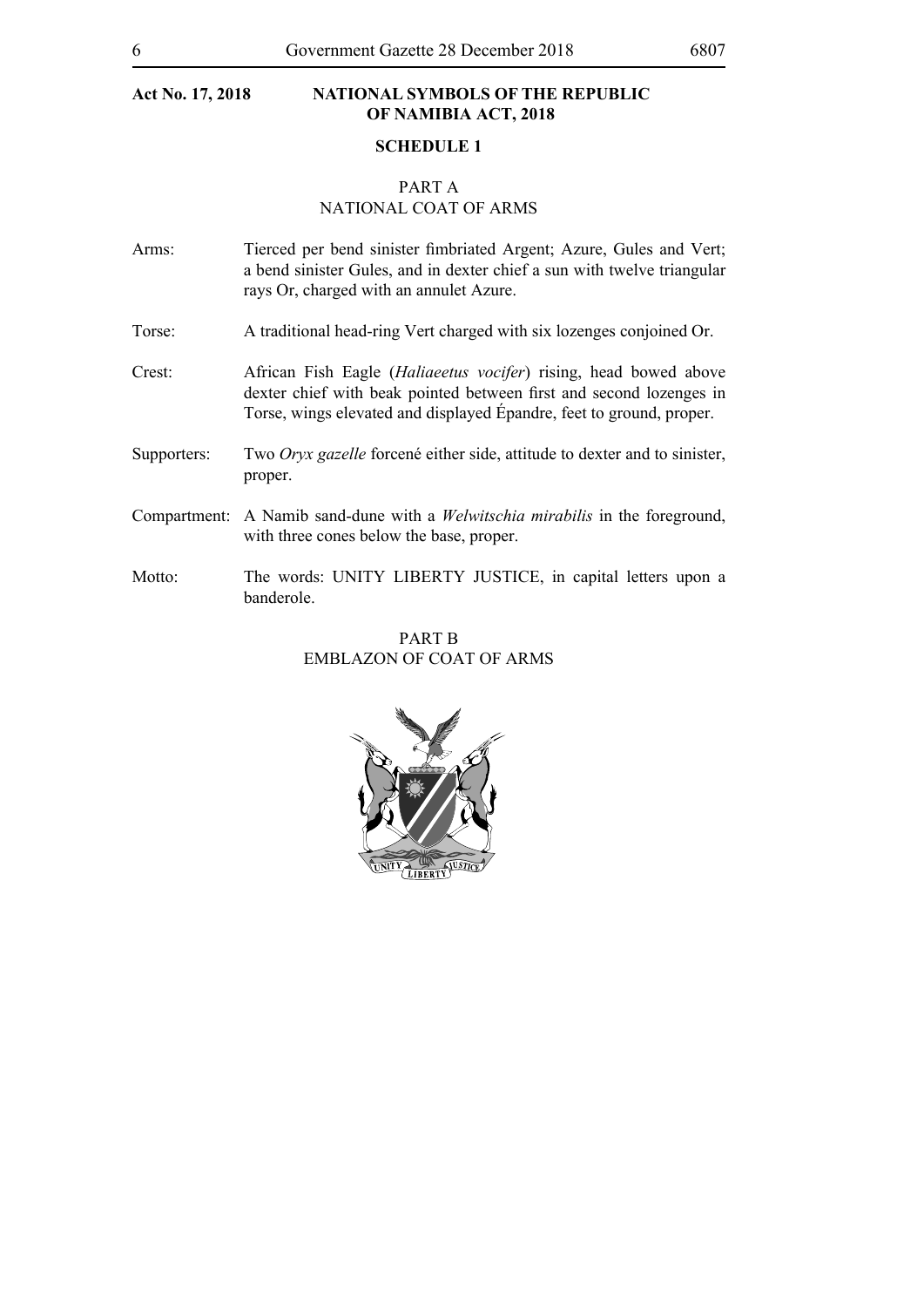# **SCHEDULE 2**

## THE NATIONAL ANTHEM OF THE REPUBLIC OF NAMIBIA

PART A Namibia, Land of the Brave: Lyrics By Axali Doëseb

Namibia land of the brave Freedom fight we have won Glory to their bravery Whose blood waters our freedom.

We give our love and loyalty Together in unity Contrasting beautiful Namibia Namibia our country

Beloved land of savannahs Hold high the banner of liberty

Chorus: Namibia our country Namibia motherland We love thee

# PART **B** Namibia, Land of the Brave: MELODY, Music and Lyrics BY AXALI DOËSEB

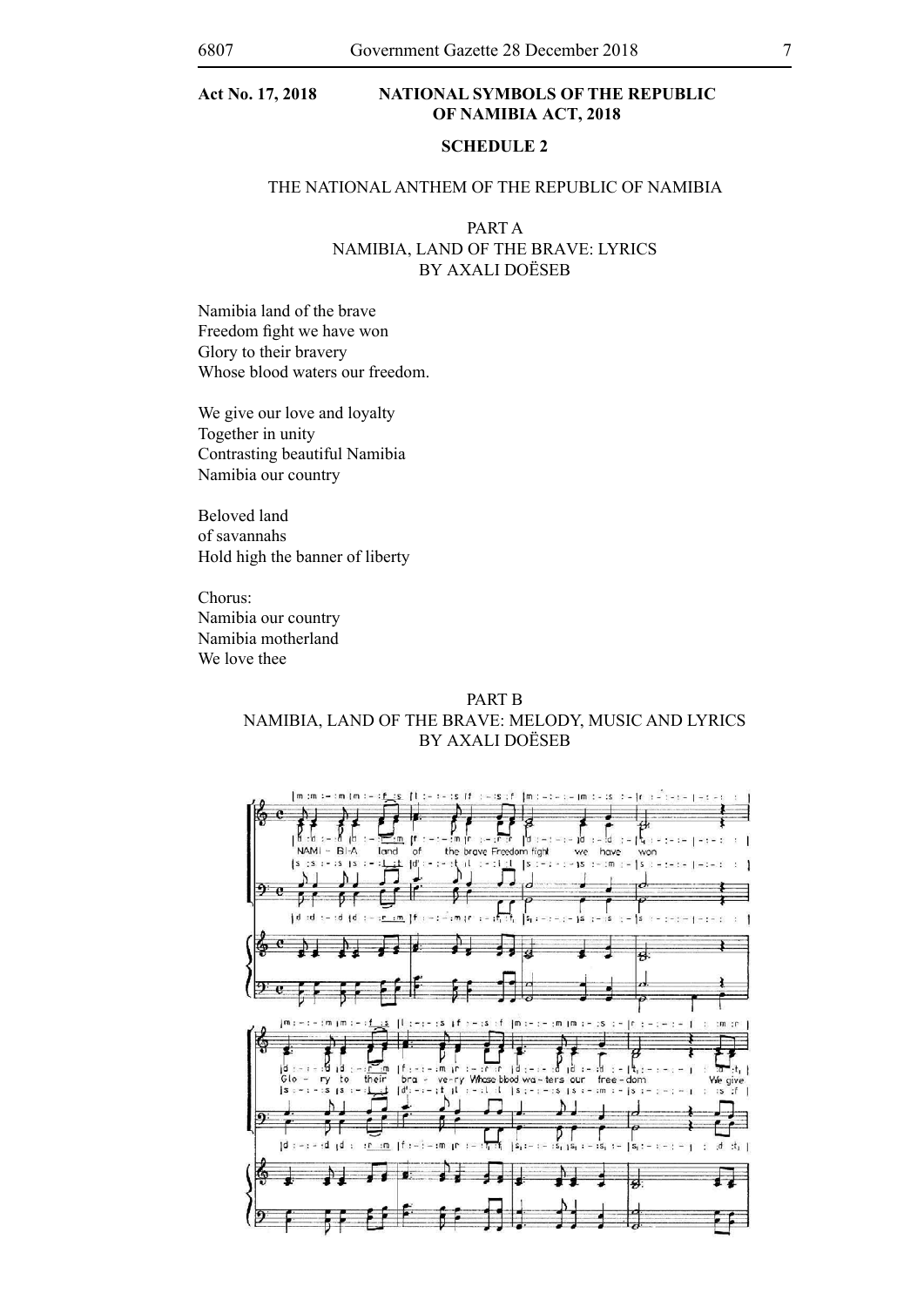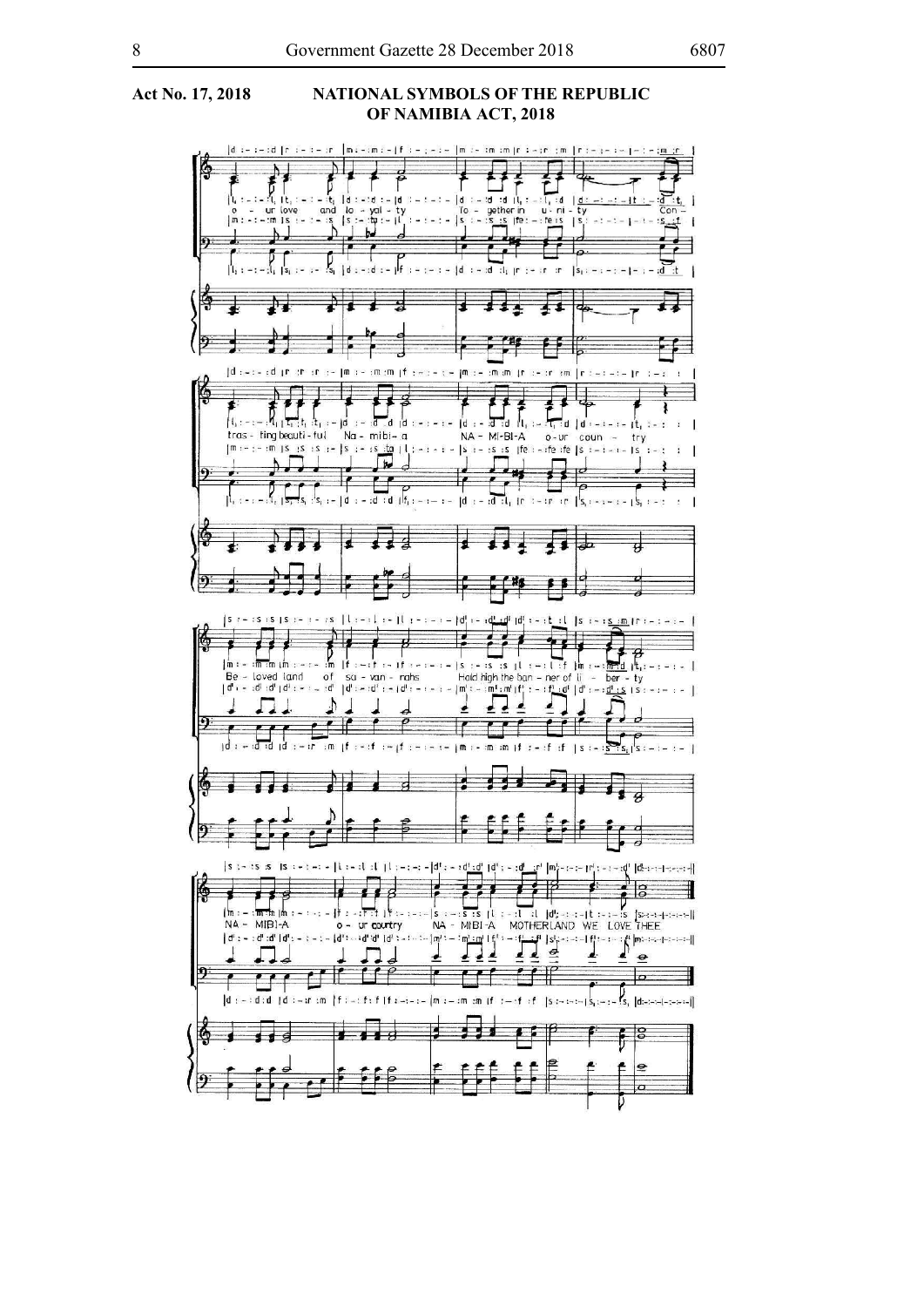#### **NATIONAL SYMBOLS OF THE REPUBLIC OF NAMIBIA ACT, 2018** Act No. 17, 2018

## **SCHEDULE 3**

# PART A BLAZON OF NATIONAL SEAL

- 1. The National Seal of the Republic of Namibia must:
	- 1.1 Not be tinctured; and
- 1.2 Be circular in form, with an outer circle and an inner circle in which the National Coat of Arms must be depicted in the middle.
- 2. The boundaries of the circles must be double margin, and in between the boundaries of the circles, the following will be inscribed:
	- 2.1 The word 'NAMIBIA' in capital letters will be at the centre top;
- 2.2 The motto must be at the bottom with two black solid filled circular dots dividing the words of the motto; and
	- 2.3 Two miniature suns with twelve triangular rays on either side and positioned in line with the body of the crest eagle of the Coat of Arms.

# PART B EMBLAZON OF NATIONAL SEAL **EMBLAZON OF NATIONAL SEAL**